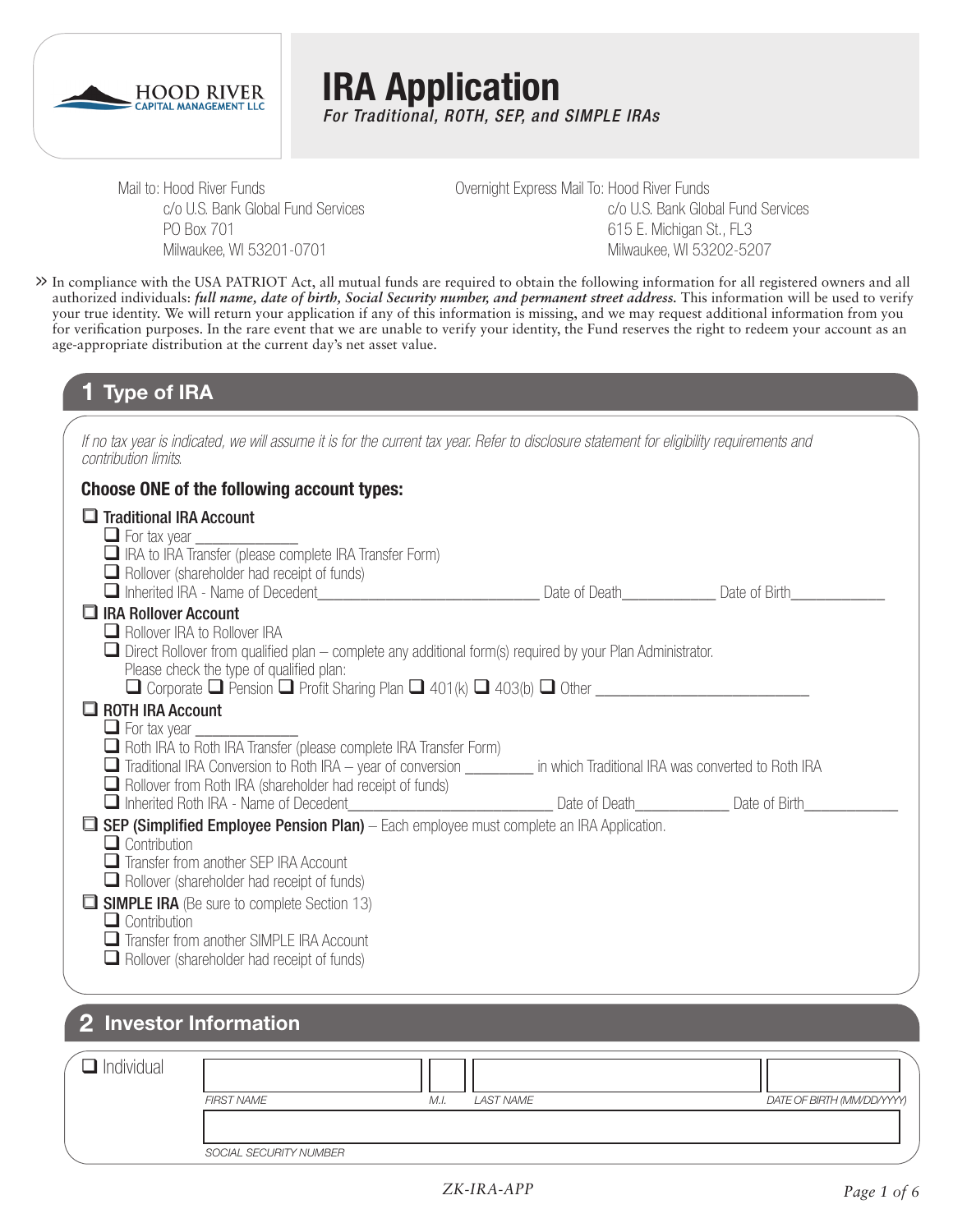### **3 Permanent Street Address**

|                             | Residential Address or Principal Place of Business - Foreign addresses and |
|-----------------------------|----------------------------------------------------------------------------|
| P.O. Boxes are not allowed. |                                                                            |
| <b>STREET</b>               | <b>APT / SUITE</b>                                                         |
|                             |                                                                            |
| CITY                        | <b>ZIP CODE</b><br><b>STATE</b>                                            |
|                             |                                                                            |
| <b>DAYTIME PHONE NUMBER</b> | <b>EVENING PHONE NUMBER</b>                                                |
|                             |                                                                            |
| <b>E-MAIL ADDRESS</b>       |                                                                            |

*Complete only if you wish someone other than the account owner(s) to receive* 

 Mailing Address\* (if different from Permanent Address) *If completed, this address will be used as the Address of Record for all statements, checks and required mailings. Foreign addresses are not allowed.*

| <b>STREET</b> |                | APT / SUITE |
|---------------|----------------|-------------|
|               |                |             |
| CITY          | STATE ZIP CODE |             |

*\* A P.O. Box may be used as the mailing address.*

#### $\Box$  Duplicate Statement #2

*Complete only if you wish someone other than the account owner(s) to receive duplicate statements.*

| COMPANY NAME  |       |                    | COMPANY NAME  |              |             |
|---------------|-------|--------------------|---------------|--------------|-------------|
|               |       |                    |               |              |             |
| NAME          |       |                    | <b>NAME</b>   |              |             |
|               |       |                    |               |              |             |
| <b>STREET</b> |       | <b>APT / SUITE</b> | <b>STREET</b> |              | APT / SUITE |
|               |       |                    |               |              |             |
| <b>CITY</b>   | STATE | ZIP CODE           | <b>CITY</b>   | <b>STATE</b> | ZIP CODE    |
|               |       |                    |               |              |             |

### **4 Investment Amount**

*NAME*

*duplicate statements.*

 $\Box$  Duplicate Statement #1

#### **By check:** Make check payable to Hood River Funds.

 *Note: All checks must be in U.S. Dollars drawn on a domestic bank. The Fund will not accept payment in cash or money orders. The Fund does not accept post dated checks or any conditional order or payment. To prevent check fraud, the Fund will not accept third party checks, Treasury checks, credit card checks, traveler's checks or starter checks for the purchase of shares.*

г

#### **By wire:** Call 800-497-2960.

*Note: A completed application is required in advance of a wire.*

|                                                                                 | <b>Investment Amount</b><br>\$25,000 Minimum - Institutional<br>\$1,000 Minimum - Investor |
|---------------------------------------------------------------------------------|--------------------------------------------------------------------------------------------|
| $\Box$ Hood River International Opportunity<br><b>Fund Investor Shares</b>      | \$                                                                                         |
| $\Box$ Hood River International Opportunity<br><b>Fund Institutional Shares</b> | \$                                                                                         |
| $\Box$ Hood River International Opportunity<br><b>Fund Retirement Shares</b>    | \$                                                                                         |
| □ Hood River Small-Cap Growth<br><b>Fund Investor Shares</b>                    | \$                                                                                         |
| □ Hood River Small-Cap Growth<br><b>Fund Institutional Shares</b>               | \$                                                                                         |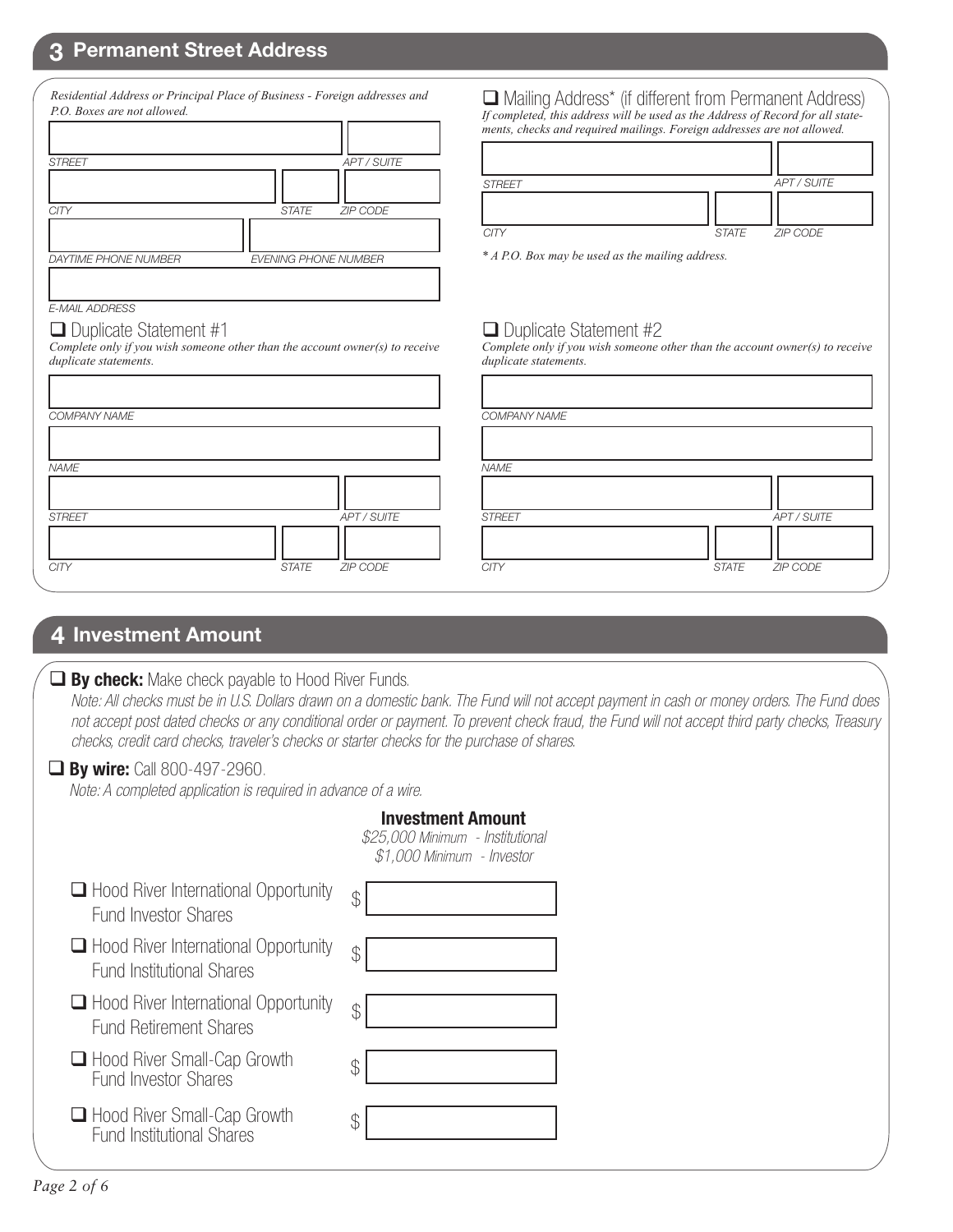## **5 Automatic Investment Plan (AIP)**

*Your signed Application must be received up to 7 business days prior to initial transaction.*

If you choose this option, funds will be automatically transferred from your bank account. Please attach a voided check or savings deposit slip to Section 7 of this application. We are unable to debit mutual fund or pass-through ("for further credit") accounts.

#### **Draw money for my AIP (check one):**  $\Box$  Monthly  $\Box$  Bi-Monthly  $\Box$  Quarterly  $\Box$  Semi-Annually  $\Box$  Annually *If no option is selected, the frequency will default to monthly.*

| $\Box$ Hood River International<br>Opportunity Fund<br><b>Investor Shares</b>          | <b>AMOUNT PER DRAW</b> | <b>AIP START MONTH</b> | <b>AIP START DAY</b> |
|----------------------------------------------------------------------------------------|------------------------|------------------------|----------------------|
| $\Box$ Hood River International<br>Opportunity Fund Institutional<br><b>Shares</b>     | <b>AMOUNT PER DRAW</b> | <b>AIP START MONTH</b> | <b>AIP START DAY</b> |
| $\Box$ Hood River International<br><b>Opportunity Fund Retirement</b><br><b>Shares</b> | <b>AMOUNT PER DRAW</b> | <b>AIP START MONTH</b> | <b>AIP START DAY</b> |
| Hood River Small-Cap Growth<br><b>Fund Investor Shares</b>                             | <b>AMOUNT PER DRAW</b> | <b>AIP START MONTH</b> | <b>AIP START DAY</b> |
| Hood River Small-Cap Growth<br><b>Fund Institutional Shares</b>                        | AMOUNT PER DRAW        | <b>AIP START MONTH</b> | <b>AIP START DAY</b> |
| Please keep in mind that:                                                              |                        |                        |                      |

- There is a fee if the automatic purchase cannot be made (assessed by redeeming shares from your account).
- Participation in the plan will be terminated upon redemption of all shares.

# **6 Telephone Options**

You have the ability to make telephone purchases\* or redemptions\* per the prospectus by checking the box below. See the prospectus for minimum and maximum amounts.

*\* You must provide bank instructions and a voided check or savings deposit slip in Section 7.* 

### **I accept telephone transaction privileges.**

*Should you wish to add the options at a later date, a signature guarantee may be required. Please refer to the prospectus or call our shareholder services department for more information.*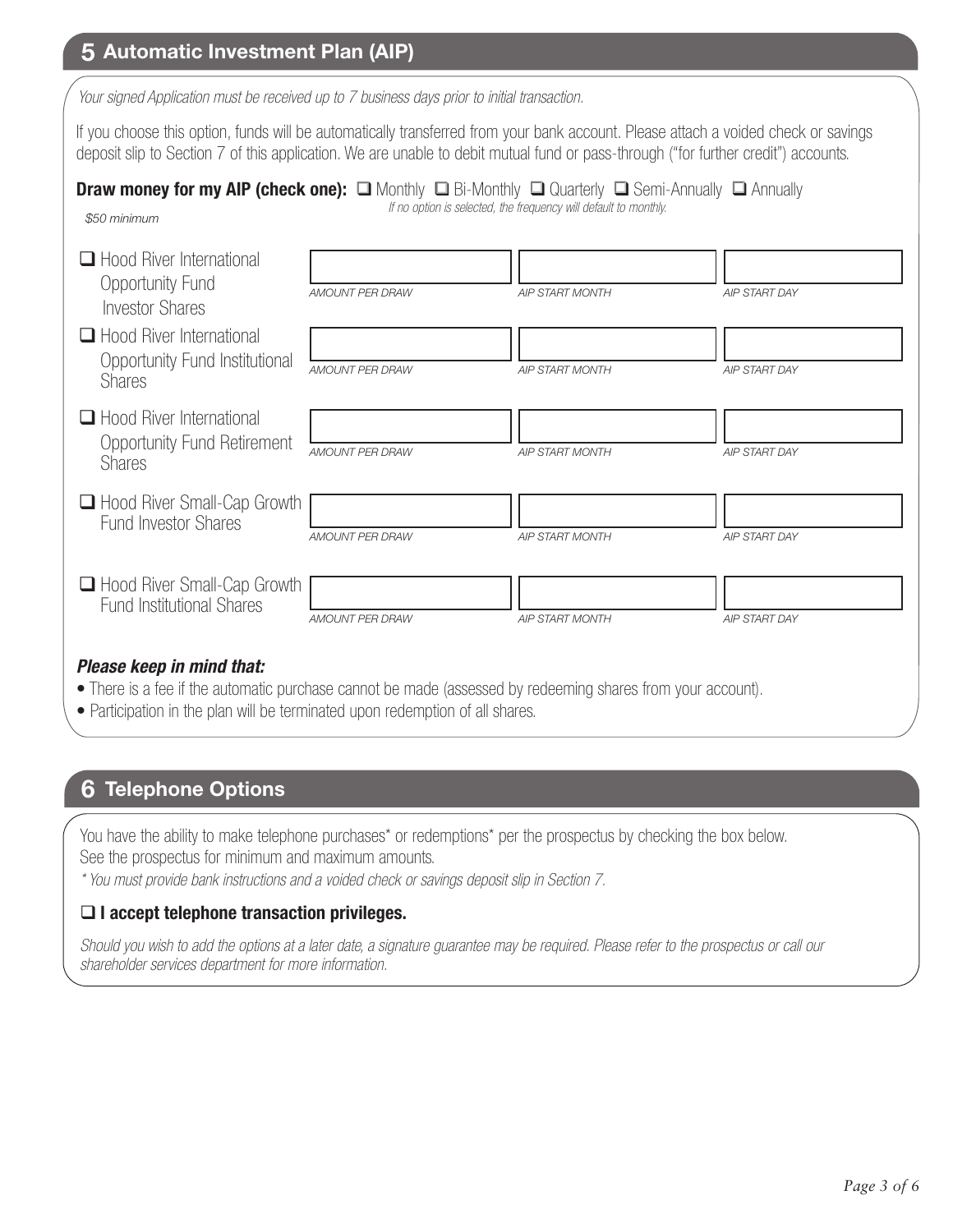| <b>7 Bank Information</b><br>If you selected any options<br>which require banking<br>information, please<br>attach a voided check or<br>preprinted savings deposit<br>slip. We are unable to debit<br>or credit mutual fund, or<br>pass-through ("for further<br>credit") accounts. Please<br>contact your financial<br>institution to determine<br>if it participates in the<br>Automated Clearing House<br>System (ACH). | John Doe<br>Jane Doe<br>123 Main St.<br>Anytown, USA 12345<br>Pay to the order of<br>Merito | 53289<br>DOLL ARS<br>Signed |  |
|----------------------------------------------------------------------------------------------------------------------------------------------------------------------------------------------------------------------------------------------------------------------------------------------------------------------------------------------------------------------------------------------------------------------------|---------------------------------------------------------------------------------------------|-----------------------------|--|
|                                                                                                                                                                                                                                                                                                                                                                                                                            | 暖色色素质密切离子静脉                                                                                 | : 1234567856781             |  |

# **8 Beneficiary Information |** *If you need more space, please enclose a separate sheet of paper.*

| SOCIAL SECURITY NUMBER DATE OF BIRTH<br><b>NAME</b><br><b>RELATIONSHIP</b><br>CITY/STATE/ZIP<br>%<br><b>NAME</b><br>SOCIAL SECURITY NUMBER DATE OF BIRTH<br><b>RELATIONSHIP</b><br>CITY/STATE/ZIP<br>%<br><b>NAME</b><br>SOCIAL SECURITY NUMBER DATE OF BIRTH<br><b>RELATIONSHIP</b><br>CITY/STATE/ZIP<br>%<br><b>Secondary</b><br>SOCIAL SECURITY NUMBER DATE OF BIRTH<br><b>RELATIONSHIP</b><br><b>NAME</b><br>CITY/STATE/ZIP<br>%<br>SOCIAL SECURITY NUMBER DATE OF BIRTH<br><b>NAME</b><br><b>RELATIONSHIP</b><br>CITY/STATE/ZIP<br>%<br><b>NAME</b><br><b>RELATIONSHIP</b><br>CITY/STATE/ZIP<br>SOCIAL SECURITY NUMBER DATE OF BIRTH<br>%<br>Spousal Consent: If you name someone other than or in addition to your spouse as primary beneficiary and reside in a community or marital property state,<br>including AZ, CA, ID, LA, NV, NM, TX, WA, and WI, your spouse must consent by signing below. | <b>Primary</b> |  |  |  |
|-------------------------------------------------------------------------------------------------------------------------------------------------------------------------------------------------------------------------------------------------------------------------------------------------------------------------------------------------------------------------------------------------------------------------------------------------------------------------------------------------------------------------------------------------------------------------------------------------------------------------------------------------------------------------------------------------------------------------------------------------------------------------------------------------------------------------------------------------------------------------------------------------------------|----------------|--|--|--|
|                                                                                                                                                                                                                                                                                                                                                                                                                                                                                                                                                                                                                                                                                                                                                                                                                                                                                                             |                |  |  |  |
|                                                                                                                                                                                                                                                                                                                                                                                                                                                                                                                                                                                                                                                                                                                                                                                                                                                                                                             |                |  |  |  |
|                                                                                                                                                                                                                                                                                                                                                                                                                                                                                                                                                                                                                                                                                                                                                                                                                                                                                                             |                |  |  |  |
|                                                                                                                                                                                                                                                                                                                                                                                                                                                                                                                                                                                                                                                                                                                                                                                                                                                                                                             |                |  |  |  |
|                                                                                                                                                                                                                                                                                                                                                                                                                                                                                                                                                                                                                                                                                                                                                                                                                                                                                                             |                |  |  |  |
|                                                                                                                                                                                                                                                                                                                                                                                                                                                                                                                                                                                                                                                                                                                                                                                                                                                                                                             |                |  |  |  |
|                                                                                                                                                                                                                                                                                                                                                                                                                                                                                                                                                                                                                                                                                                                                                                                                                                                                                                             |                |  |  |  |
|                                                                                                                                                                                                                                                                                                                                                                                                                                                                                                                                                                                                                                                                                                                                                                                                                                                                                                             |                |  |  |  |
|                                                                                                                                                                                                                                                                                                                                                                                                                                                                                                                                                                                                                                                                                                                                                                                                                                                                                                             |                |  |  |  |
|                                                                                                                                                                                                                                                                                                                                                                                                                                                                                                                                                                                                                                                                                                                                                                                                                                                                                                             |                |  |  |  |
| <b>SIGNATURE OF SPOUSE</b><br>DATE                                                                                                                                                                                                                                                                                                                                                                                                                                                                                                                                                                                                                                                                                                                                                                                                                                                                          |                |  |  |  |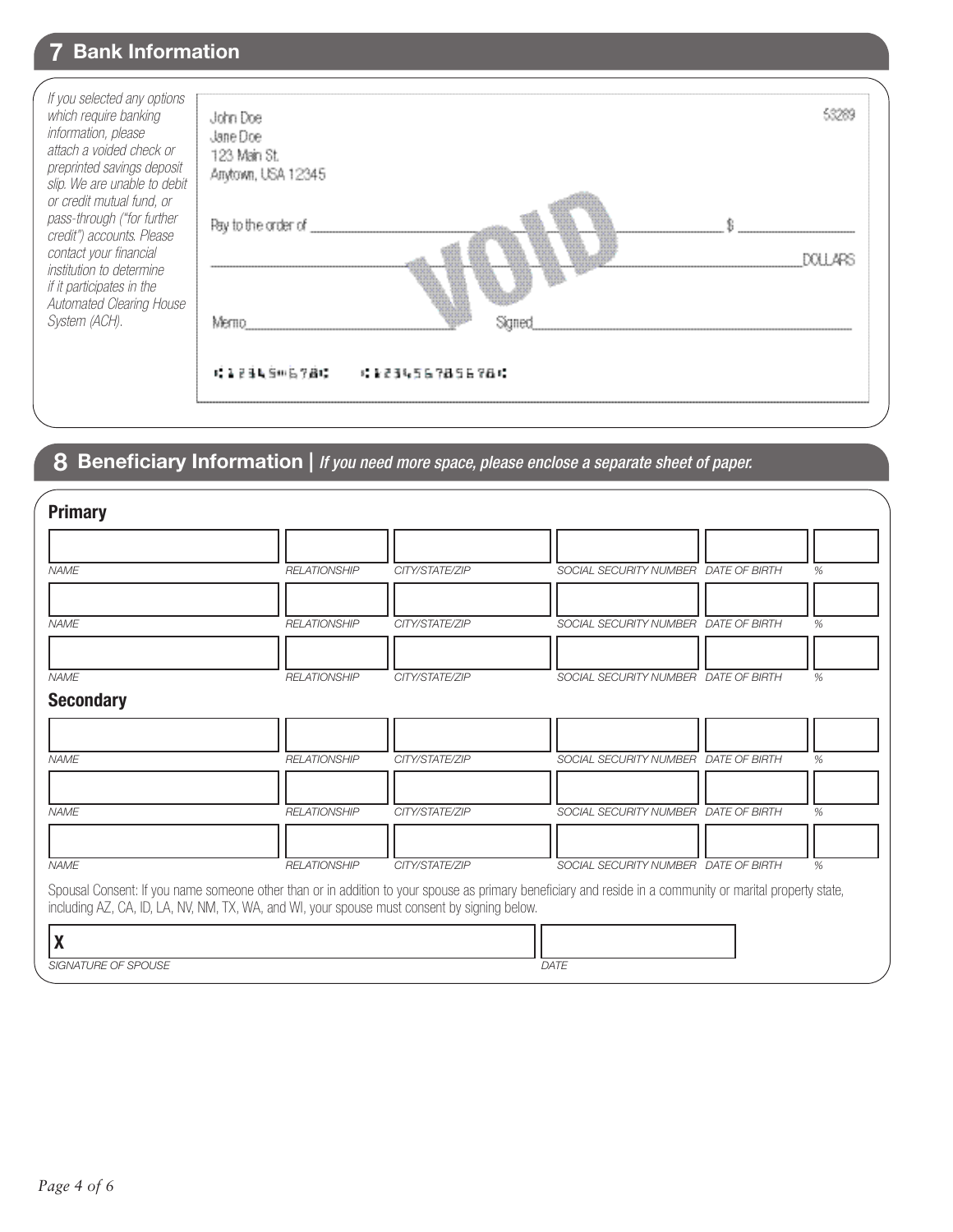### **9 Signature**

I have read and understand the Disclosure Statement and Custodial Account Agreement. I adopt the Hood River Funds Custodial Account Agreement, as it may be revised from time to time, and appoint the Custodian or its agent to perform those functions and appropriate administrative services specified. I have received and understand the prospectus for the Hood River Funds (the "Fund"). I understand the Fund's objectives and policies and agree to be bound by the terms of the prospectus. I have received the Fund's Privacy Policy. I acknowledge and consent to the householding (i.e., consolidation of mailings) of regulatory documents such as prospectuses, shareholder reports, proxy statements, and other similar documents. I may contact the Fund to revoke my consent. I agree to notify the Fund of any errors or discrepancies within 45 days after the date of the statement confirming a transaction. The statement will be deemed to be correct, and the Fund and its transfer agent shall not be liable, if I fail to notify the Fund within such time period. I certify that I am of legal age and have the legal capacity to make this purchase. [If the Grantor is a minor under the laws of the Grantor's state of residence, a parent or guardian must sign the IRA Application (i.e., "Sally Doe, parent of Jane Doe"). Until the Grantor reaches the age of majority, the parent or guardian will exercise the duties of the Grantor. (If not a parent, the guardian must provide a copy of the letters of appointment.)]

If I am opening a Traditional IRA with a distribution from an employer-sponsored retirement plan, I elect to treat the distribution as a partial or total distribution and certify that the distribution qualifies as a rollover contribution. I understand that the fees relating to my account may be collected by redeeming sufficient shares. The custodian may change the fee schedule at any time.

I understand that my mutual fund account assets may be transferred to my state of residence if no activity occurs within my account during the inactivity period specified in my State's abandoned property laws.

The Fund, its transfer agent, and any of their respective agents or affiliates will not be responsible for banking system delays beyond their control. By completing the banking sections of this application, I authorize my bank to honor all entries to my bank account initiated through U.S. Bank, N.A., on behalf of the applicable Fund. The Fund, its transfer agent, and any of their respective agents or affiliates will not be liable for acting upon instructions believed to be genuine and in accordance with the procedures described in the prospectus or the rules of the Automated Clearing House. When AIP or Telephone Purchase transactions are presented, sufficient funds must be in my account to pay them. I agree that my bank's treatment and rights to respect each entry shall be the same as if it were signed by me personally. I agree that if any such entries are not honored with good or sufficient cause, my bank shall be under no liability whatsoever. I further agree that any such authorization, unless previously terminated by my bank in writing, is to remain in effect until the Fund's transfer agent receives and has had reasonable amount of time to act upon a written notice of revocation.

*DATE (MM/DD/YYYY)*

### **X**

*DEPOSITOR / LEGALLY RESPONSIBLE INDIVIDUAL'S SIGNATURE*

Appointment as Custodian accepted: U.S. BANK, N.A.

Therefore

# **10 SIMPLE IRA Plans Only**

| <b>Employer Information:</b>     |                              |                                 |
|----------------------------------|------------------------------|---------------------------------|
|                                  |                              |                                 |
| <b>EMPLOYER (COMPANY) NAME</b>   | EMPLOYER STREET ADDRESS      |                                 |
|                                  |                              |                                 |
| EMPLOYER CITY / STATE / ZIP CODE | <b>EMPLOYER CONTACT NAME</b> | EMPLOYER CONTACT BUSINESS PHONE |